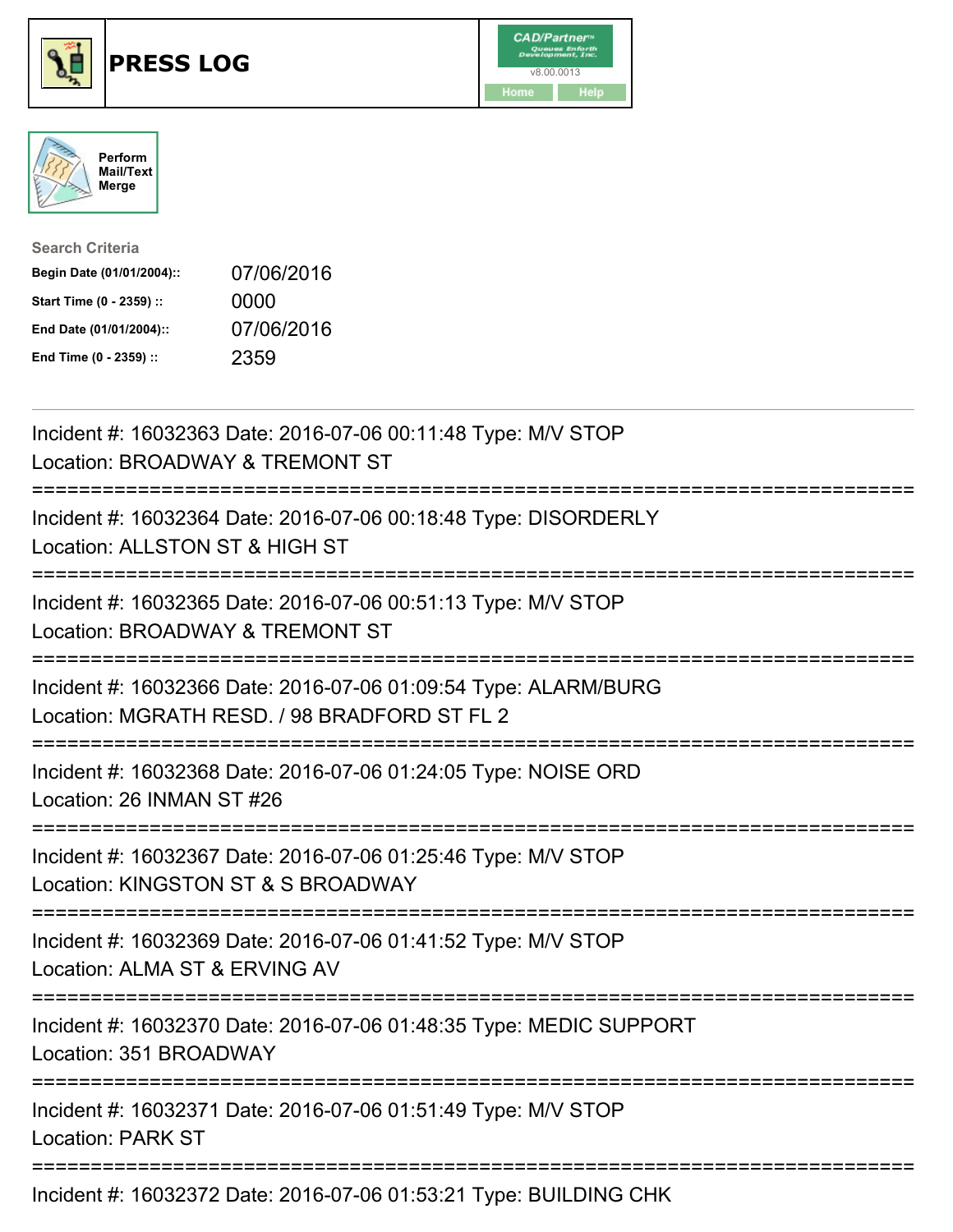| Location: BOAT RAMP / EVERETT ST                                                                                                                       |
|--------------------------------------------------------------------------------------------------------------------------------------------------------|
| Incident #: 16032373 Date: 2016-07-06 01:58:46 Type: SHOTS FIRED<br>Location: FREEMAN CT & MELROSE ST<br>=================================             |
| Incident #: 16032374 Date: 2016-07-06 02:03:23 Type: BUILDING CHK<br>Location: SAM'S FOOD STORE / 389 BROADWAY<br>:=================================== |
| Incident #: 16032375 Date: 2016-07-06 02:07:55 Type: DISTURBANCE<br>Location: 389 BROADWAY                                                             |
| Incident #: 16032376 Date: 2016-07-06 02:17:37 Type: M/V STOP<br>Location: 700 ESSEX ST                                                                |
| Incident #: 16032377 Date: 2016-07-06 02:19:26 Type: TOW/REPOSSED<br>Location: 42 ANDOVER ST                                                           |
| Incident #: 16032378 Date: 2016-07-06 02:20:45 Type: M/V STOP<br><b>Location: 126 FRANKLIN ST</b>                                                      |
| Incident #: 16032379 Date: 2016-07-06 02:21:31 Type: M/V STOP<br>Location: 370 BROADWAY                                                                |
| Incident #: 16032380 Date: 2016-07-06 02:40:40 Type: M/V STOP<br>Location: 389 BROADWAY                                                                |
| Incident #: 16032381 Date: 2016-07-06 02:50:49 Type: M/V STOP<br>Location: 194 S BROADWAY                                                              |
| Incident #: 16032382 Date: 2016-07-06 02:51:58 Type: BUILDING CHK<br>Location: ESTRELLA MARKET / 155 ARLINGTON ST                                      |
| Incident #: 16032383 Date: 2016-07-06 02:52:51 Type: BUILDING CHK<br>Location: HAFFNERS GAS STATION / 194 S BROADWAY                                   |
| Incident #: 16032384 Date: 2016-07-06 03:08:19 Type: BUILDING CHK<br>Location: ALBA MARKET / 51 BERKELEY ST                                            |
| Incident #: 16032385 Date: 2016-07-06 03:09:37 Type: ALARMS<br><b>Location: 115 BENNINGTON ST</b>                                                      |
| Incident #: 16032386 Date: 2016-07-06 03:33:44 Type: BUILDING CHK                                                                                      |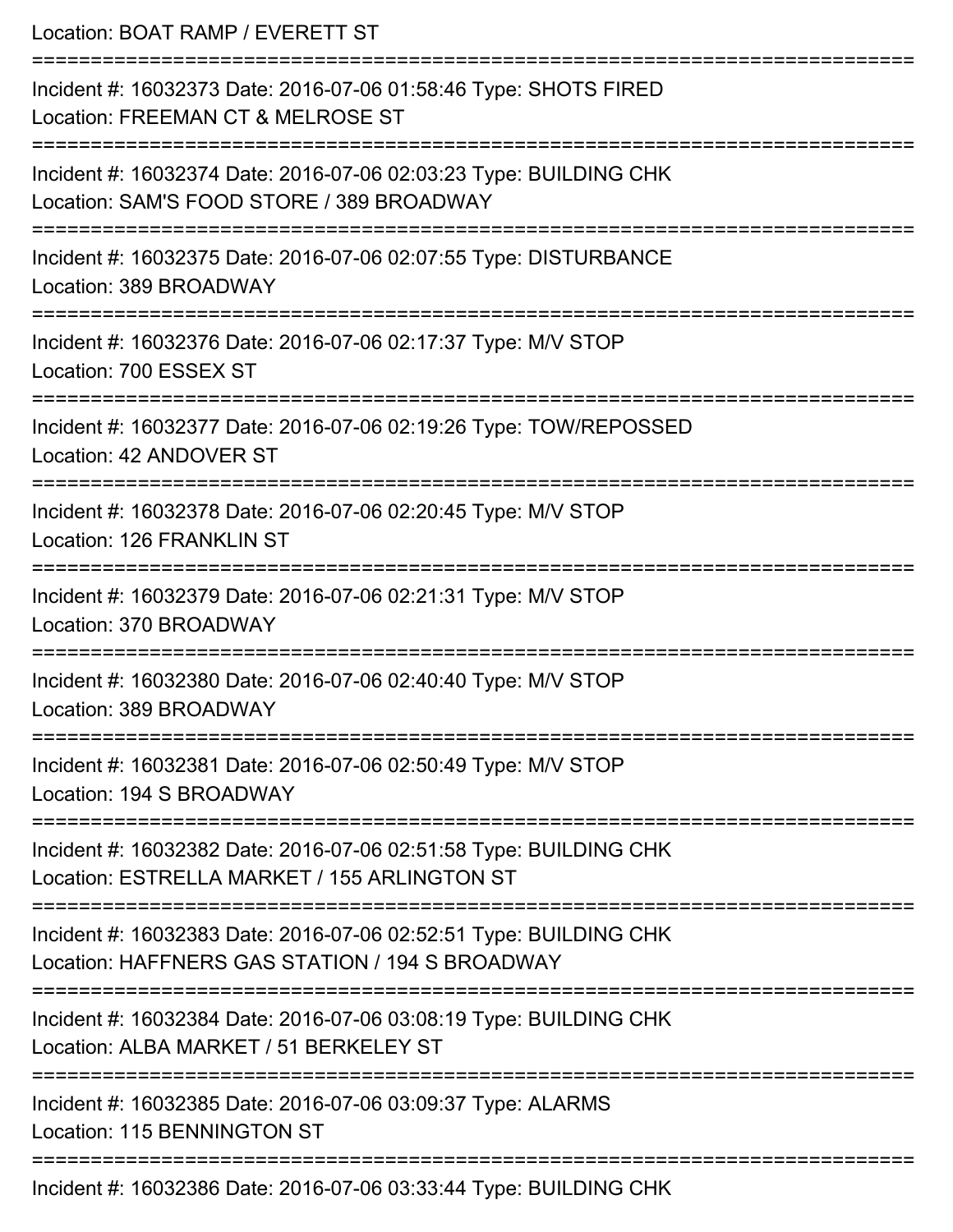| Incident #: 16032387 Date: 2016-07-06 03:34:43 Type: BUILDING CHK<br>Location: GARCIA BEAUTY SUPPLY / 481 BROADWAY |
|--------------------------------------------------------------------------------------------------------------------|
| Incident #: 16032388 Date: 2016-07-06 03:36:41 Type: M/V STOP<br>Location: FERN ST & SARATOGA ST                   |
| Incident #: 16032389 Date: 2016-07-06 04:26:47 Type: ALARMS<br>Location: DAIRY QUEEN / 190 S UNION ST              |
| Incident #: 16032390 Date: 2016-07-06 04:43:14 Type: ALARMS<br>Location: 17 SHEPARD ST                             |
| Incident #: 16032391 Date: 2016-07-06 05:47:44 Type: M/V STOP<br>Location: LAWRENCE ST & PARK ST                   |
| Incident #: 16032392 Date: 2016-07-06 05:47:48 Type: AUTO ACC/NO PI<br>Location: 26 SALEM ST                       |
| Incident #: 16032393 Date: 2016-07-06 06:05:18 Type: ALARMS<br>Location: 183 HAVERHILL ST                          |
| Incident #: 16032394 Date: 2016-07-06 06:24:27 Type: ALARMS<br>Location: 184 PARK ST                               |
| Incident #: 16032395 Date: 2016-07-06 07:25:21 Type: M/V STOP<br>Location: CANAL ST & UNION ST                     |
| Incident #: 16032396 Date: 2016-07-06 07:58:38 Type: TOW OF M/V<br>Location: POSTED / LEXINGTON ST & PARK ST       |
| Incident #: 16032397 Date: 2016-07-06 08:00:47 Type: PARK & WALK<br>Location: 205 BROADWAY                         |
| Incident #: 16032398 Date: 2016-07-06 08:04:01 Type: AUTO ACC/PI<br>Location: 50 PROSPECT ST                       |
| Incident #: 16032399 Date: 2016-07-06 08:44:30 Type: AUTO ACC/NO PI<br>Location: 439 S UNION ST                    |
| Incident #: 16032400 Date: 2016-07-06 08:58:20 Type: TRESPASSING                                                   |

Location: 351 HAMPSHIRE ST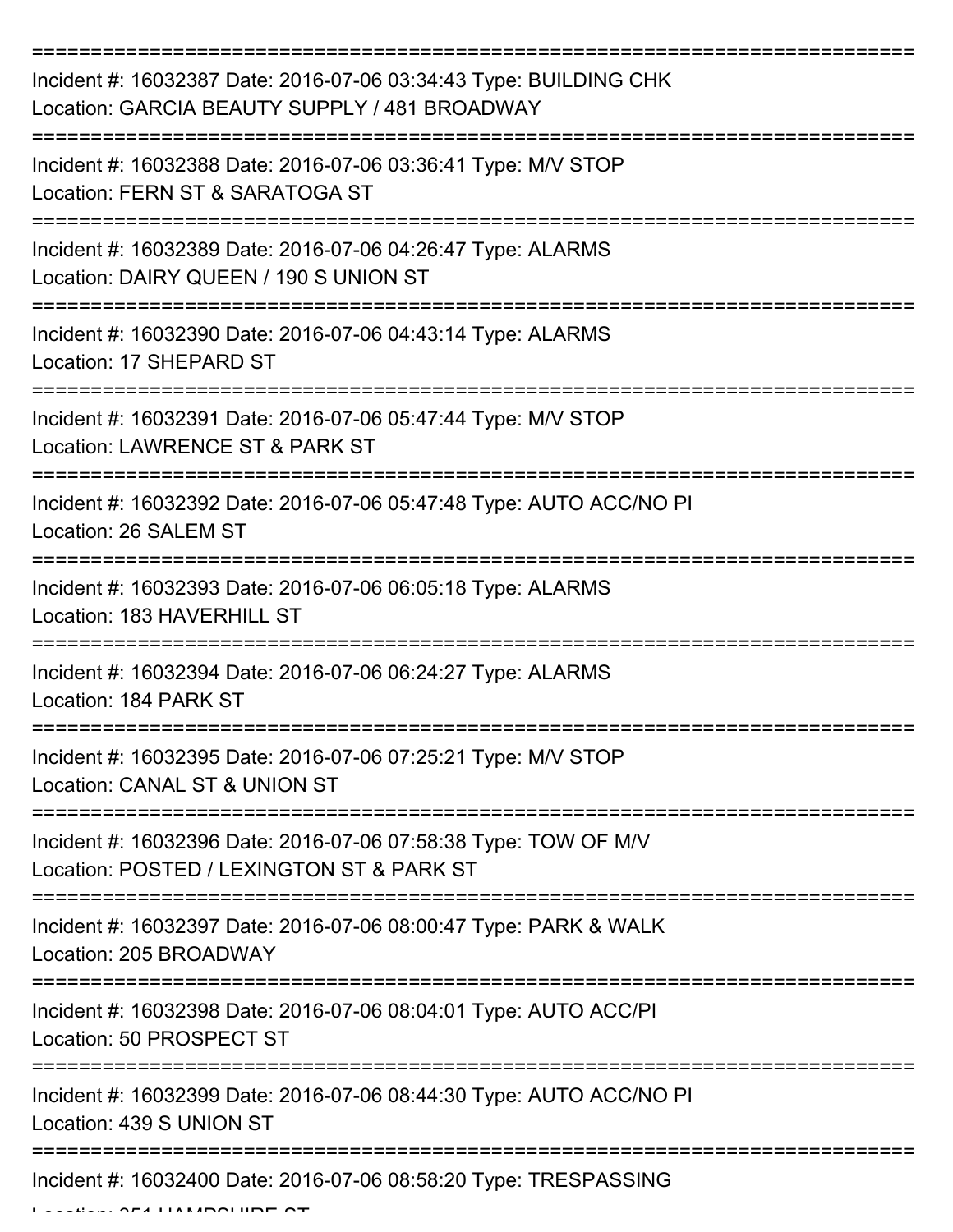| Incident #: 16032401 Date: 2016-07-06 09:12:05 Type: PARK & WALK<br>Location: BRADFORD ST & BROADWAY   |
|--------------------------------------------------------------------------------------------------------|
| Incident #: 16032402 Date: 2016-07-06 09:13:43 Type: M/V STOP<br>Location: LORING ST & MARKET ST       |
| Incident #: 16032403 Date: 2016-07-06 09:33:09 Type: M/V STOP<br><b>Location: FALLS BRIDGE</b>         |
| Incident #: 16032404 Date: 2016-07-06 09:49:10 Type: TRESPASSING<br>Location: 550 BROADWAY             |
| Incident #: 16032405 Date: 2016-07-06 09:50:31 Type: M/V STOP<br>Location: MARKET ST & S UNION ST      |
| Incident #: 16032406 Date: 2016-07-06 10:01:44 Type: ALARM/BURG<br>Location: 184 PARK ST               |
| Incident #: 16032407 Date: 2016-07-06 10:02:58 Type: SUICIDE ATTEMPT<br>Location: 161 S UNION ST       |
| Incident #: 16032408 Date: 2016-07-06 10:07:36 Type: MV/BLOCKING<br>Location: LORING ST & SHAWSHEEN RD |
| Incident #: 16032409 Date: 2016-07-06 10:13:23 Type: M/V STOP<br>Location: 390 ESSEX ST                |
| Incident #: 16032410 Date: 2016-07-06 10:15:39 Type: MAL DAMAGE<br><b>Location: ESSEX ST</b>           |
| Incident #: 16032411 Date: 2016-07-06 10:20:14 Type: M/V STOP<br><b>Location: CENTRAL BRIDGE</b>       |
| Incident #: 16032412 Date: 2016-07-06 10:22:36 Type: M/V STOP<br>Location: 103 NEWBURY ST              |
| Incident #: 16032413 Date: 2016-07-06 10:27:58 Type: LOCKOUT<br>Location: 280 MERRIMACK                |
| Incident #: 16032414 Date: 2016-07-06 10:35:13 Type: M/V STOP                                          |

Location: C LINIION CT & CALEM CT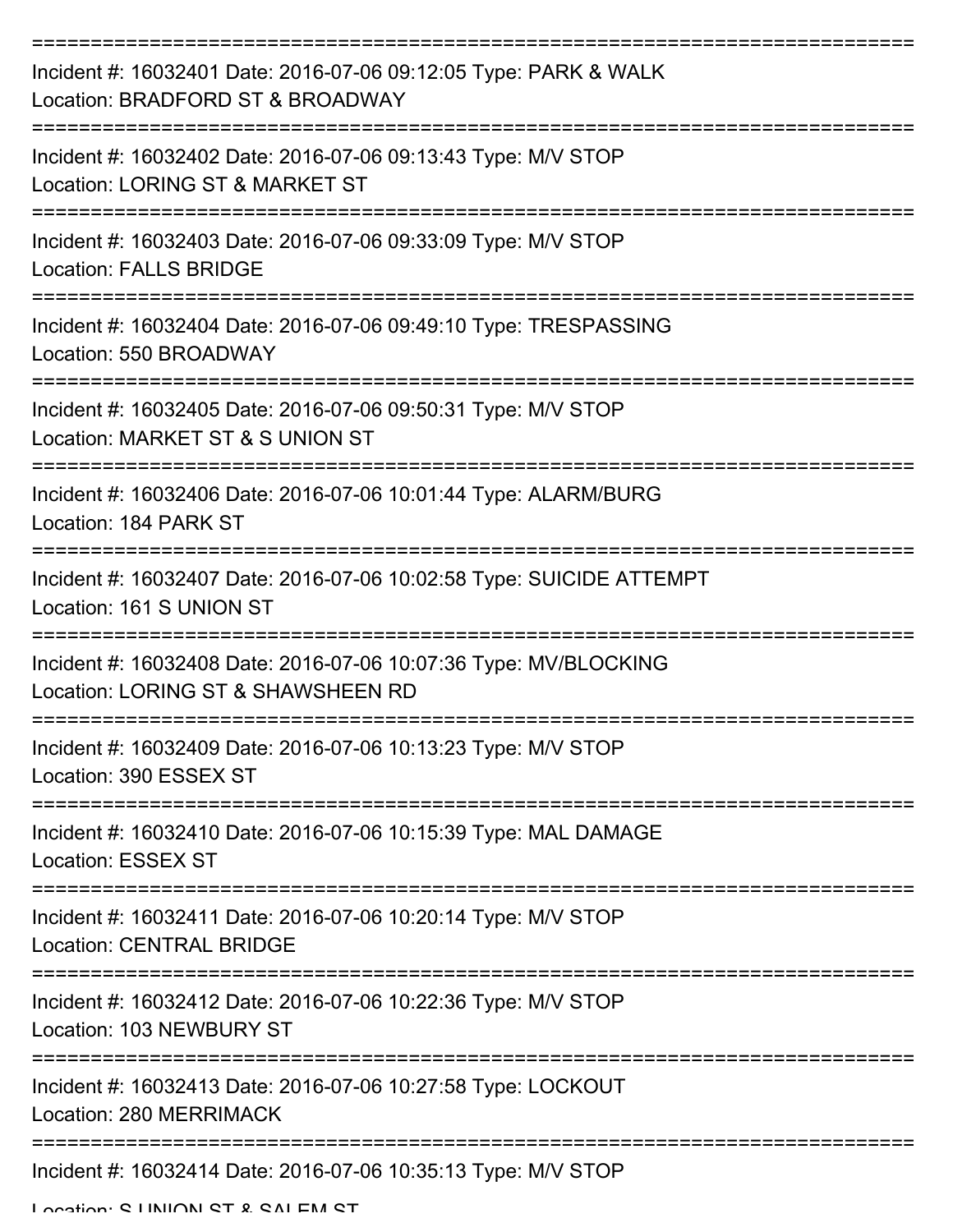| Incident #: 16032415 Date: 2016-07-06 10:38:24 Type: LARCENY/ATTMEPT<br>Location: SANTANDER / 460 S UNION ST |
|--------------------------------------------------------------------------------------------------------------|
| Incident #: 16032416 Date: 2016-07-06 10:44:05 Type: DRUG VIO<br>Location: CENTRE ST & SPRUCE ST             |
| Incident #: 16032417 Date: 2016-07-06 10:53:04 Type: M/V STOP<br>Location: 2DL750 / 44 EXETER ST             |
| Incident #: 16032418 Date: 2016-07-06 10:58:21 Type: DRUG VIO<br>Location: LOWELL ST & WINTER ST             |
| Incident #: 16032419 Date: 2016-07-06 11:04:47 Type: AMBULANCE ASSSI<br>Location: 240 S BROADWAY             |
| Incident #: 16032420 Date: 2016-07-06 11:10:03 Type: COURT DOC SERVE<br>Location: 200 PARKER ST #RM 11       |
| Incident #: 16032421 Date: 2016-07-06 11:13:40 Type: UNWANTEDGUEST<br>Location: 778 ESSEX ST                 |
| Incident #: 16032422 Date: 2016-07-06 11:17:43 Type: KEEP PEACE<br>Location: 570 HAVERHILL ST                |
| Incident #: 16032423 Date: 2016-07-06 11:44:17 Type: AUTO ACC/NO PI<br>Location: BUSWELL ST & LEXINGTON ST   |
| Incident #: 16032424 Date: 2016-07-06 11:45:52 Type: M/V STOP<br>Location: 575 COMMON ST                     |
| Incident #: 16032425 Date: 2016-07-06 11:46:25 Type: AUTO ACC/PED<br>Location: BROADWAY & METHUEN ST         |
| Incident #: 16032426 Date: 2016-07-06 11:49:58 Type: 209A/SERVE<br>Location: 479 ANDOVER ST                  |
| Incident #: 16032427 Date: 2016-07-06 11:53:15 Type: INVEST CONT<br>Location: 251 FARNHAM ST                 |
| Incident #: 16032428 Date: 2016-07-06 11:55:17 Type: COURT DOC SERVE<br>Location: 200 PARKER ST              |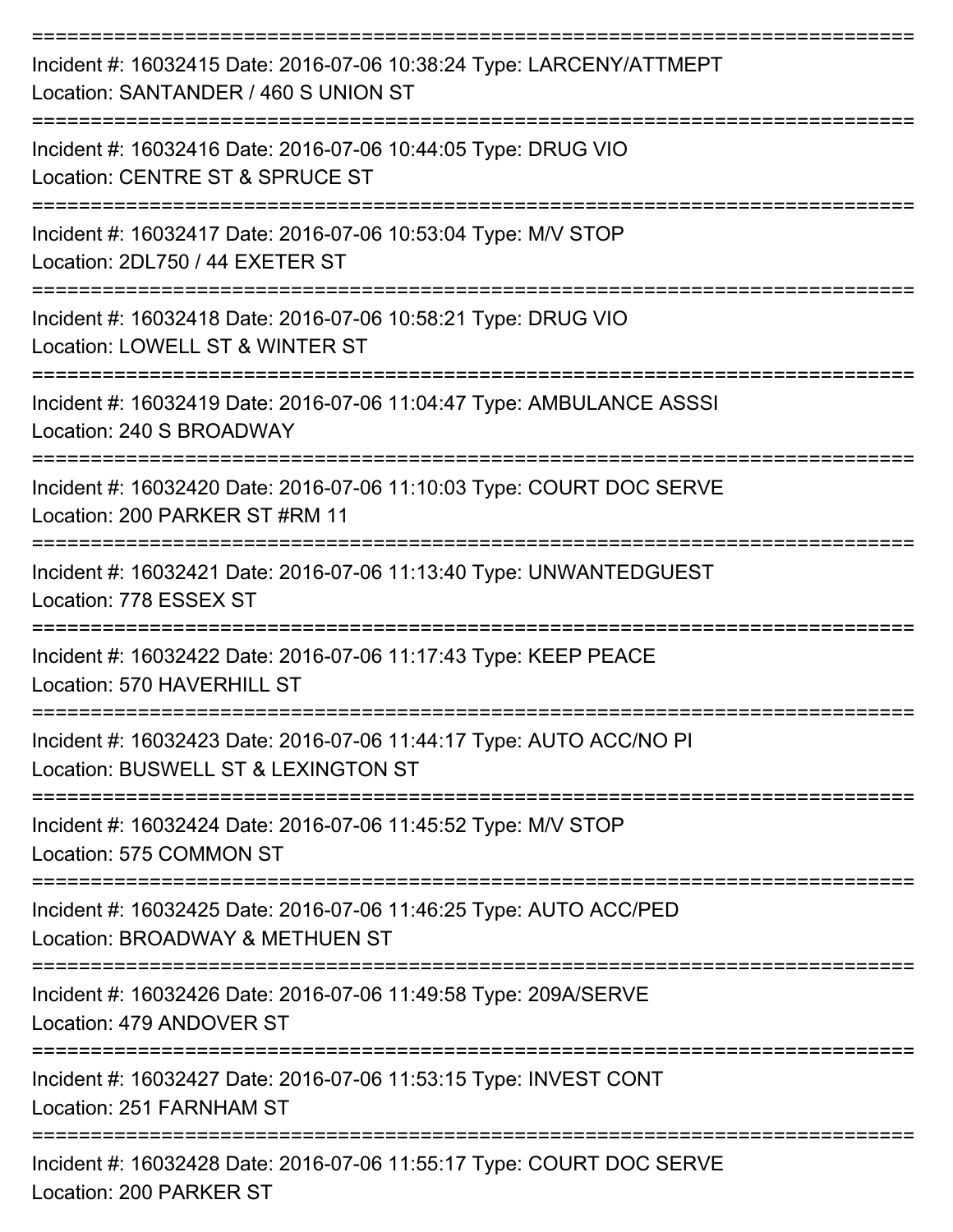| Incident #: 16032429 Date: 2016-07-06 11:59:13 Type: M/V STOP<br>Location: ANDOVER ST & PARKER ST                                        |
|------------------------------------------------------------------------------------------------------------------------------------------|
| Incident #: 16032430 Date: 2016-07-06 12:01:32 Type: WARRANT SERVE<br>Location: BENNINGTON ST & CHESTNUT ST                              |
| Incident #: 16032431 Date: 2016-07-06 12:21:36 Type: IDENTITY THEFT<br>Location: 11 LAWRENCE ST #404<br>================================ |
| Incident #: 16032432 Date: 2016-07-06 12:28:15 Type: M/V STOP<br>Location: JACKSON ST & JACKSON CT                                       |
| Incident #: 16032433 Date: 2016-07-06 12:35:59 Type: M/V STOP<br>Location: JACKSON ST & JACKSON CT<br>==================                 |
| Incident #: 16032434 Date: 2016-07-06 12:49:36 Type: IDENTITY THEFT<br>Location: 550 BROADWAY #318                                       |
| Incident #: 16032435 Date: 2016-07-06 13:23:51 Type: M/V STOP<br>Location: 419EZ9 / EXCHANGE ST & PARK ST                                |
| Incident #: 16032436 Date: 2016-07-06 13:34:58 Type: 209A/SERVE<br>Location: HIGGINS STATE POOL / 180 CRAWFORD ST                        |
| Incident #: 16032437 Date: 2016-07-06 13:35:04 Type: MEDIC SUPPORT<br>Location: 82 KNOX ST FL 1STFL                                      |
| Incident #: 16032438 Date: 2016-07-06 13:47:31 Type: INVESTIGATION<br>Location: 72 FOSTER ST                                             |
| Incident #: 16032439 Date: 2016-07-06 13:48:01 Type: INVESTIGATION<br>Location: 72 FOSTER ST                                             |
| Incident #: 16032440 Date: 2016-07-06 14:09:34 Type: M/V STOP<br>Location: CO R89661 / BAILEY ST & PARKER ST                             |
| Incident #: 16032441 Date: 2016-07-06 14:35:18 Type: M/V STOP<br><b>Location: 211 MERRIMACK ST</b>                                       |
| Incident #: 16032442 Date: 2016-07-06 14:48:48 Type: WARRANT SERVE<br>Location: 1 GENERAL ST                                             |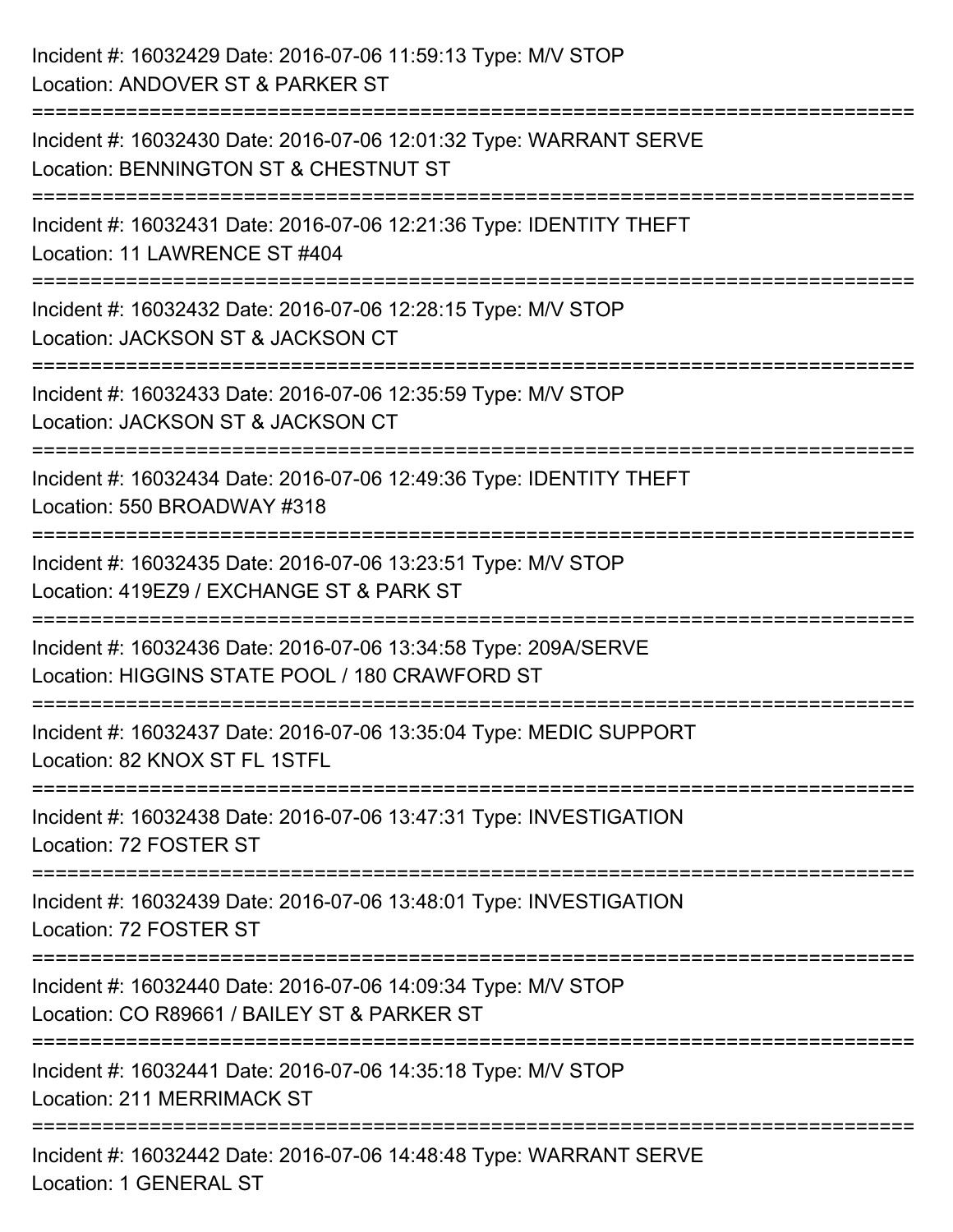| Incident #: 16032443 Date: 2016-07-06 14:50:36 Type: M/V STOP<br>Location: BROADWAY & LOWELL ST                                           |
|-------------------------------------------------------------------------------------------------------------------------------------------|
| Incident #: 16032444 Date: 2016-07-06 14:52:05 Type: AUTO ACC/NO PI<br>Location: 309 ANDOVER ST                                           |
| Incident #: 16032445 Date: 2016-07-06 14:59:19 Type: A&B D/W PAST<br><b>Location: MERRIMACK ST</b><br>=================================== |
| Incident #: 16032446 Date: 2016-07-06 15:03:15 Type: ABAND MV<br>Location: 13 GROVE ST                                                    |
| Incident #: 16032447 Date: 2016-07-06 15:05:30 Type: AUTO ACC/NO PI<br>Location: 624 BROADWAY                                             |
| Incident #: 16032448 Date: 2016-07-06 15:12:32 Type: CK WELL BEING<br>Location: 48 KNOX ST                                                |
| Incident #: 16032449 Date: 2016-07-06 15:23:38 Type: 209A/SERVE<br>Location: 576 HOWARD ST                                                |
| Incident #: 16032450 Date: 2016-07-06 15:27:39 Type: 209A/SERVE<br>Location: 6 PROSPECT CT                                                |
| Incident #: 16032451 Date: 2016-07-06 15:34:41 Type: 209A/SERVE<br><b>Location: 22 BENNINGTON ST</b>                                      |
| Incident #: 16032452 Date: 2016-07-06 15:40:17 Type: 209A/SERVE<br>Location: 114 WALNUT ST                                                |
| Incident #: 16032453 Date: 2016-07-06 15:40:58 Type: TOW OF M/V<br>Location: 13 GROVE ST                                                  |
| Incident #: 16032454 Date: 2016-07-06 15:46:30 Type: DRUG VIO<br>Location: EVERETT ST & TEWKSBURY ST                                      |
| Incident #: 16032455 Date: 2016-07-06 15:48:04 Type: 209A/SERVE<br>Location: 205 WALNUT ST<br>-------------------------------------       |
| =====================<br>Incident #: 16032456 Date: 2016-07-06 15:52:25 Type: THREATS<br>Location: 156 BUTLER ST                          |

===========================================================================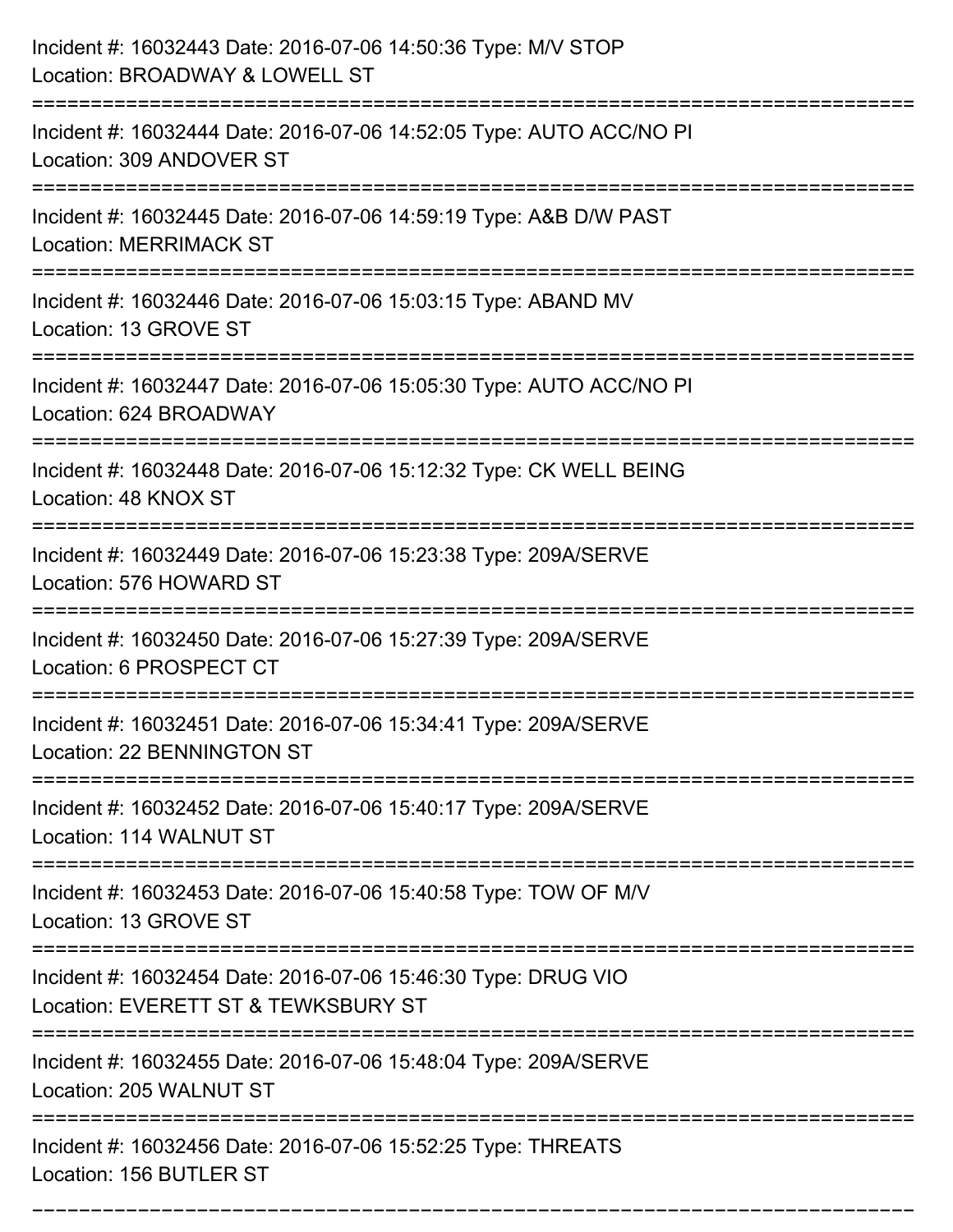| Incident #: 16032457 Date: 2016-07-06 15:53:13 Type: MISSING PERS<br>Location: 165 CRAWFORD ST<br>============================= |
|---------------------------------------------------------------------------------------------------------------------------------|
| Incident #: 16032458 Date: 2016-07-06 15:58:46 Type: 209A/SERVE<br>Location: 207 WEST ST                                        |
| Incident #: 16032459 Date: 2016-07-06 15:59:43 Type: MEDIC SUPPORT<br>Location: 319 LOWELL ST #APT 1<br>:===============        |
| Incident #: 16032460 Date: 2016-07-06 16:05:28 Type: ASSIST FIRE<br>Location: PROSPECT ST                                       |
| Incident #: 16032461 Date: 2016-07-06 16:09:41 Type: COURT DOC SERVE<br>Location: 22 IRENE ST                                   |
| Incident #: 16032462 Date: 2016-07-06 16:16:00 Type: MV/BLOCKING<br>Location: 47 HIGH ST                                        |
| Incident #: 16032463 Date: 2016-07-06 16:21:23 Type: DISTURBANCE<br>Location: 25 WEST ST                                        |
| Incident #: 16032464 Date: 2016-07-06 16:26:05 Type: DOMESTIC/PROG<br>Location: 28 SPRINGFIELD ST FL 2                          |
| Incident #: 16032465 Date: 2016-07-06 16:28:31 Type: 209A/SERVE<br>Location: 294 SALEM ST                                       |
| Incident #: 16032466 Date: 2016-07-06 16:30:55 Type: 209A/SERVE<br>Location: 34 NEWTON ST                                       |
| Incident #: 16032467 Date: 2016-07-06 16:37:15 Type: 209A/VIOLATION<br>Location: 75 BROOKFIELD ST FL 3RD FL.                    |
| Incident #: 16032468 Date: 2016-07-06 16:49:21 Type: GUN CALL<br>Location: 202 BROADWAY                                         |
| Incident #: 16032469 Date: 2016-07-06 16:55:39 Type: AUTO ACC/NO PI<br>Location: AMESBURY ST & COMMON ST                        |
| Incident #: 16032470 Date: 2016-07-06 17:16:51 Type: SUS PERS/MV<br>Location: 85 WOODLAND ST                                    |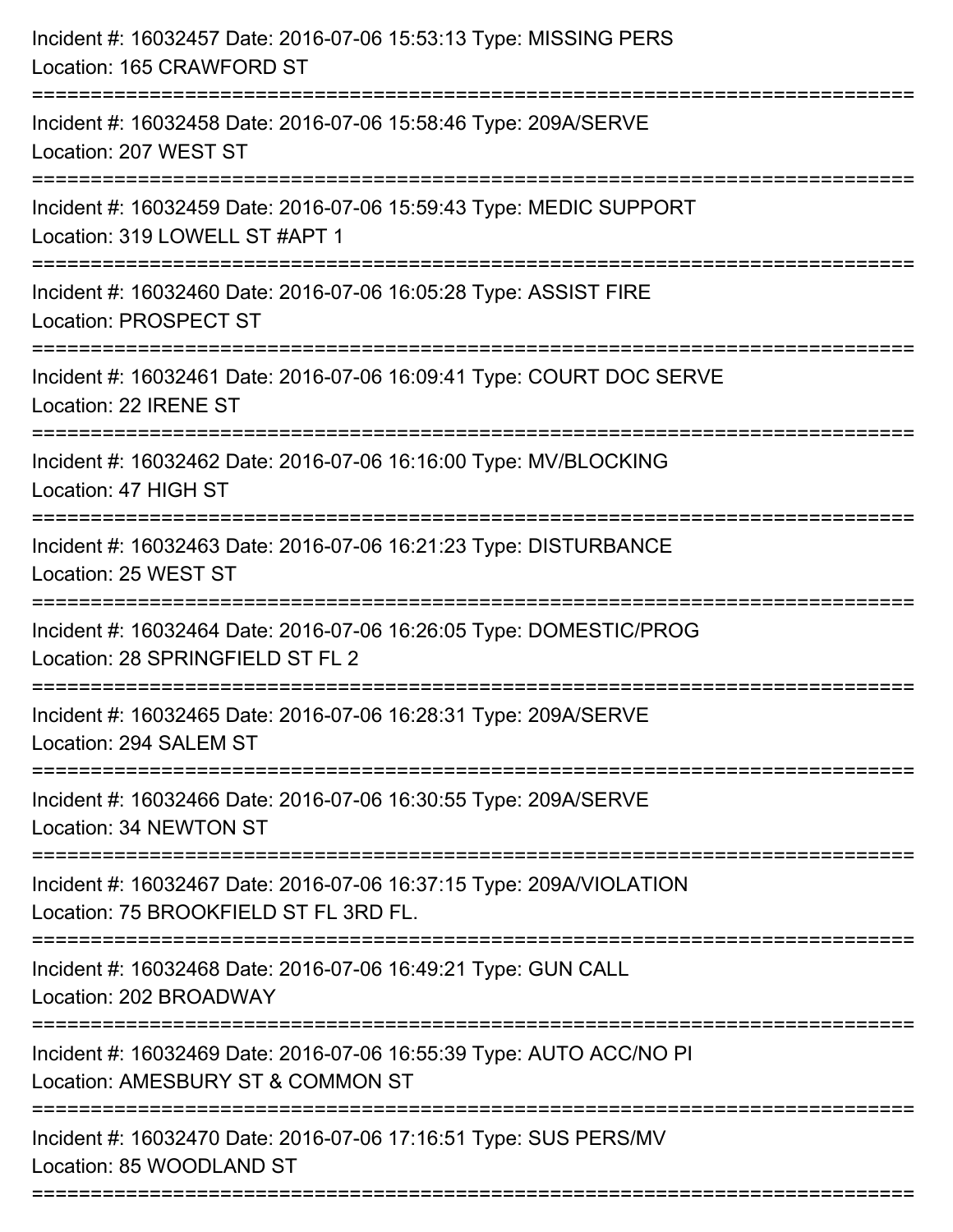Location: PROSPECT ST

| Incident #: 16032472 Date: 2016-07-06 17:55:32 Type: MEDIC SUPPORT<br><b>Location: 40 LAWRENCE ST</b>   |
|---------------------------------------------------------------------------------------------------------|
| Incident #: 16032473 Date: 2016-07-06 17:56:33 Type: SUS PERS/MV<br>Location: EVERETT ST                |
| Incident #: 16032474 Date: 2016-07-06 18:00:37 Type: ALARMS<br>Location: 150 ARLINGTON ST               |
| Incident #: 16032475 Date: 2016-07-06 18:27:30 Type: DRUG OVERDOSE<br>Location: DURHAM ST & NEWTON ST   |
| Incident #: 16032476 Date: 2016-07-06 18:41:28 Type: M/V STOP<br>Location: BOWDOIN ST & S BROADWAY      |
| Incident #: 16032477 Date: 2016-07-06 19:15:00 Type: DISORDERLY<br>Location: FERN ST & TRENTON          |
| Incident #: 16032478 Date: 2016-07-06 19:27:01 Type: ALARMS<br>Location: PAYLESS SHOES / 700 ESSEX ST   |
| Incident #: 16032479 Date: 2016-07-06 19:34:15 Type: DOMESTIC/PROG<br>Location: 13 JORDAN ST FL 1       |
| Incident #: 16032480 Date: 2016-07-06 19:47:38 Type: ANIMAL COMPL<br>Location: 83 BEACON ST             |
| Incident #: 16032481 Date: 2016-07-06 19:51:34 Type: DISTURBANCE<br>Location: 15 VINE ST FL 3           |
| Incident #: 16032482 Date: 2016-07-06 19:53:28 Type: DOMESTIC/PAST<br>Location: 331 PROSPECT ST         |
| Incident #: 16032483 Date: 2016-07-06 20:03:24 Type: SPECIAL CHECK<br>Location: EVERETT ST & SANBORN ST |
| Incident #: 16032484 Date: 2016-07-06 20:03:59 Type: NOISE ORD<br>Location: 138 BEACON AV               |
|                                                                                                         |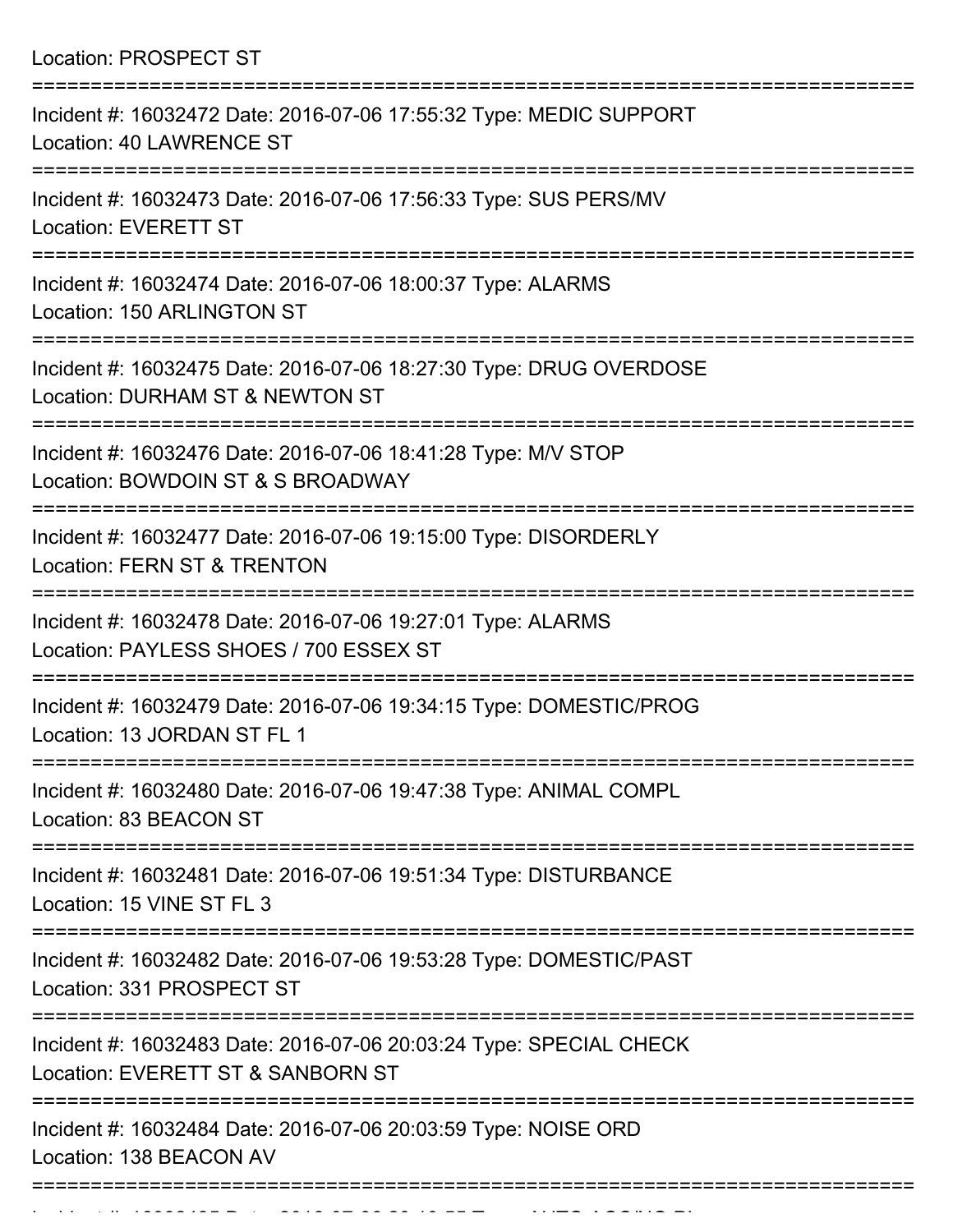Location: 220 HIGH ST

| Incident #: 16032486 Date: 2016-07-06 20:12:01 Type: INVESTIGATION<br>Location: 72 FOSTER ST FL 3           |
|-------------------------------------------------------------------------------------------------------------|
| Incident #: 16032487 Date: 2016-07-06 20:15:39 Type: LIC PLATE STO<br>Location: JACKSON ST & MONTGOMERY ST  |
| Incident #: 16032488 Date: 2016-07-06 20:23:20 Type: HIT & RUN M/V<br>Location: 215 LAWRENCE ST             |
| Incident #: 16032489 Date: 2016-07-06 20:28:34 Type: AUTO ACC/NO PI<br>Location: 220 PROSPECT ST            |
| Incident #: 16032490 Date: 2016-07-06 20:35:45 Type: MEDIC SUPPORT<br>Location: 122 MYRTLE ST               |
| Incident #: 16032491 Date: 2016-07-06 20:38:23 Type: LOUD NOISE<br>Location: 1050 ESSEX ST                  |
| Incident #: 16032492 Date: 2016-07-06 20:59:29 Type: SPECIAL CHECK<br>Location: 60 HILLSIDE AV              |
| Incident #: 16032493 Date: 2016-07-06 21:09:54 Type: AUTO ACC/NO PI<br>Location: HAVERHILL ST & LAWRENCE ST |
| Incident #: 16032494 Date: 2016-07-06 21:18:14 Type: M/V STOP<br><b>Location: CROSS ST</b>                  |
| Incident #: 16032495 Date: 2016-07-06 21:23:42 Type: MAN DOWN<br>Location: 51 BROOKFIELD ST FL 1            |
| Incident #: 16032496 Date: 2016-07-06 21:29:09 Type: NOTIFICATION<br>Location: 214 WALNUT ST FL 3           |
| Incident #: 16032497 Date: 2016-07-06 21:37:19 Type: DRUG OVERDOSE<br><b>Location: CENTRAL BRIDGE</b>       |
| Incident #: 16032498 Date: 2016-07-06 21:42:37 Type: A&B PAST<br>Location: 6 DAISY ST                       |
|                                                                                                             |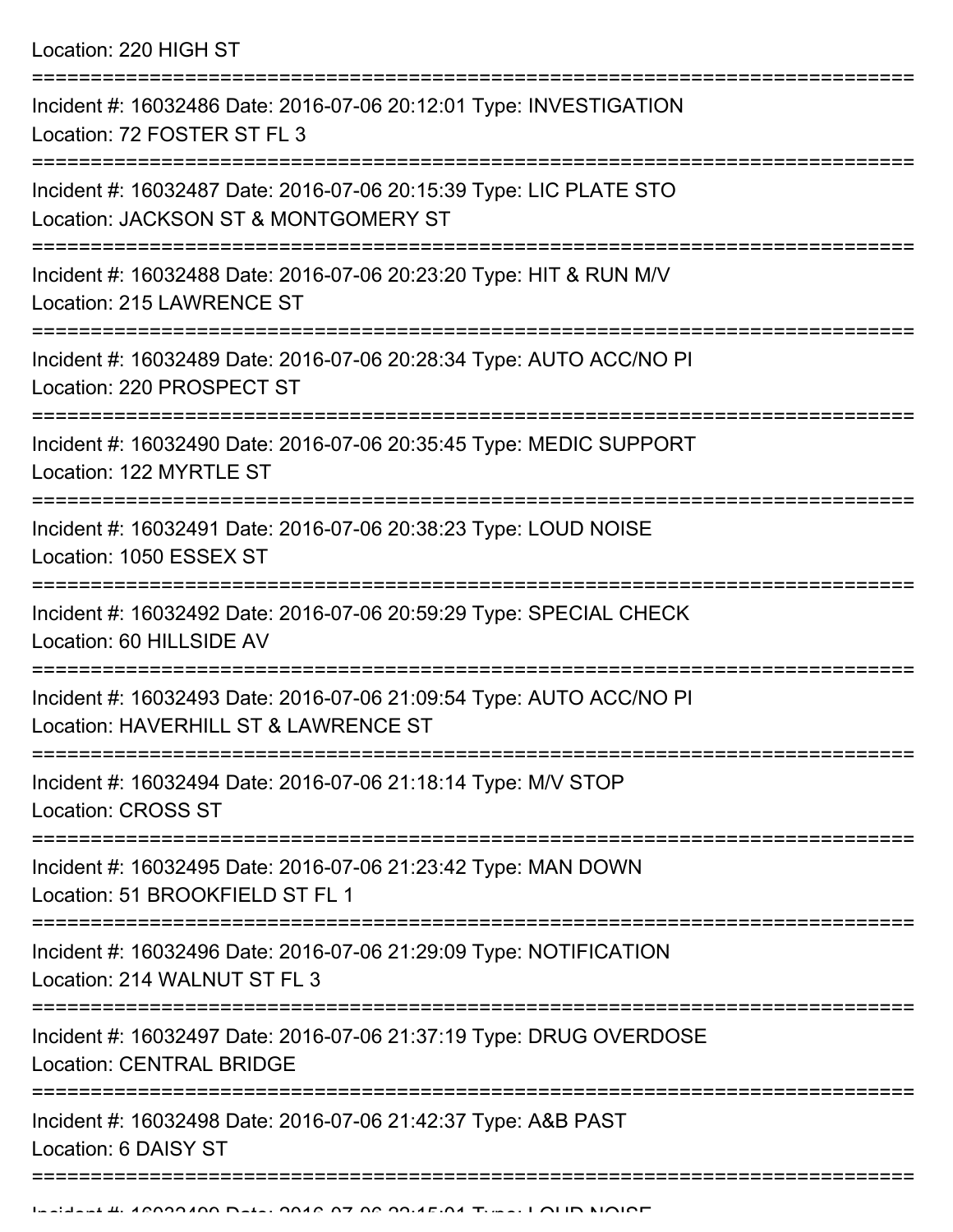| Location: 112 MARSTON ST #318 FL 3                                                                                                                  |
|-----------------------------------------------------------------------------------------------------------------------------------------------------|
| Incident #: 16032500 Date: 2016-07-06 22:22:35 Type: M/V STOP<br><b>Location: EVERETT ST</b><br>==================================                  |
| Incident #: 16032501 Date: 2016-07-06 22:27:53 Type: M/V STOP<br>Location: AMESBURY ST & METHUEN ST                                                 |
| Incident #: 16032502 Date: 2016-07-06 22:32:34 Type: M/V STOP<br>Location: 32 LAWRENCE ST<br>-------------------                                    |
| Incident #: 16032503 Date: 2016-07-06 22:34:45 Type: UNWANTEDGUEST<br>Location: 55 CONGRESS ST                                                      |
| Incident #: 16032504 Date: 2016-07-06 22:53:55 Type: MV/BLOCKING<br>Location: CAMBRIDGE ST & GARFIELD ST                                            |
| Incident #: 16032506 Date: 2016-07-06 23:02:42 Type: ALARMS<br>Location: CITY MART / 576 HAVERHILL ST                                               |
| Incident #: 16032505 Date: 2016-07-06 23:03:31 Type: SUS PERS/MV<br>Location: BIG N' BEEFY / 415 BROADWAY                                           |
| ==============================<br>-------------------<br>Incident #: 16032507 Date: 2016-07-06 23:12:37 Type: SUS PERS/MV<br>Location: 254 WATER ST |
| Incident #: 16032508 Date: 2016-07-06 23:14:34 Type: CK WELL BEING<br>Location: HAFFNERS GAS STATION / 262 LAWRENCE ST                              |
| Incident #: 16032509 Date: 2016-07-06 23:29:17 Type: ASSSIT AMBULANC<br>Location: FRANKLIN ST & GREEN ST                                            |
| Incident #: 16032510 Date: 2016-07-06 23:46:46 Type: TOW OF M/V<br>Location: 1 BEACON AV                                                            |
| Incident #: 16032511 Date: 2016-07-06 23:51:08 Type: M/V STOP<br>Location: AMESBURY ST & COMMON ST                                                  |
| Incident #: 16032512 Date: 2016-07-06 23:51:35 Type: ROBBERY PAST<br>Location: 61 BRADFORD ST                                                       |
|                                                                                                                                                     |